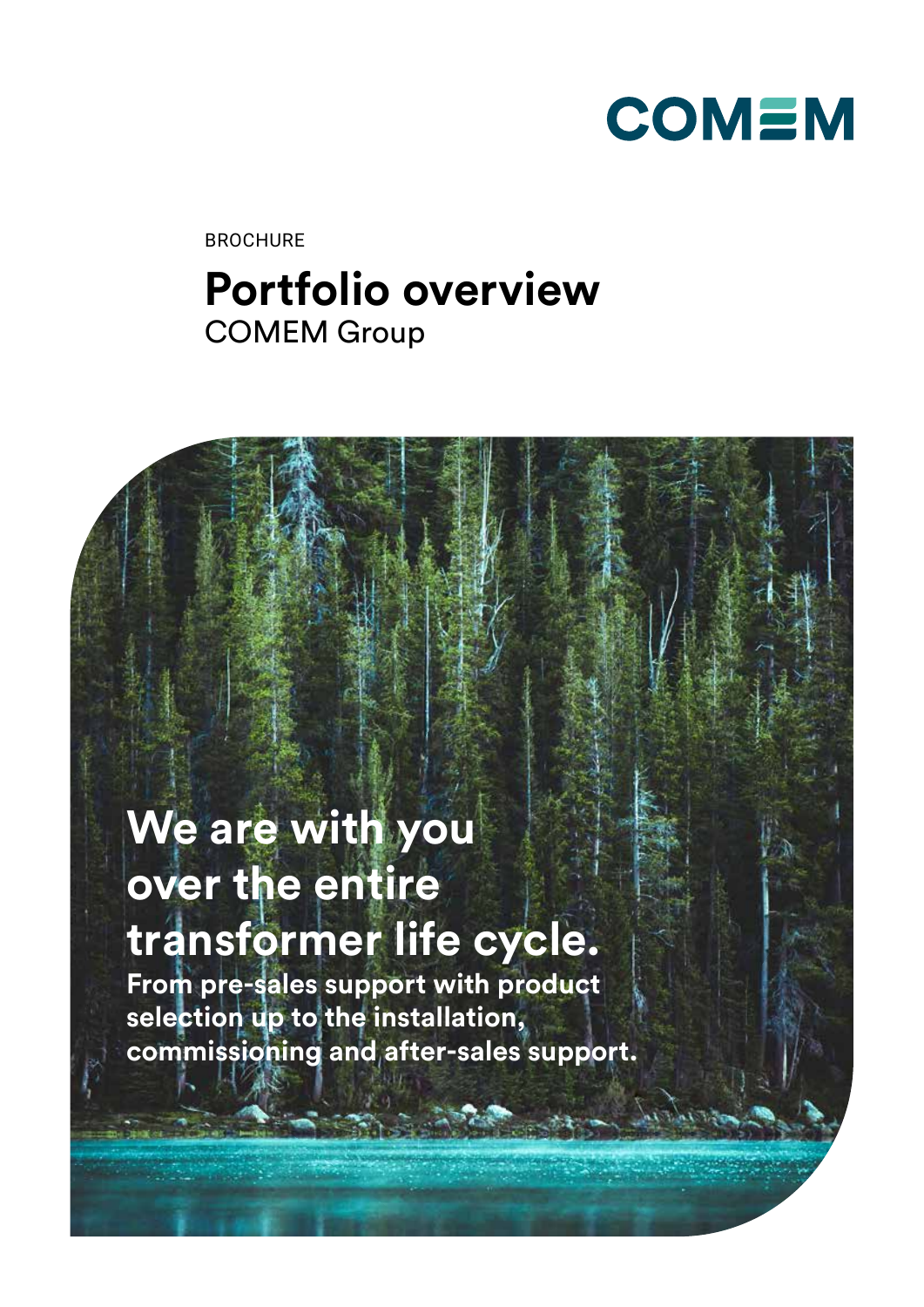### **COMEM**

# **Partner with us** We know your business and value for time

**1. Shutter valves** Pipe diameter availability: 25, 50 and 80 mm







**Integrated safety devices** for liquid-filled distribution transformers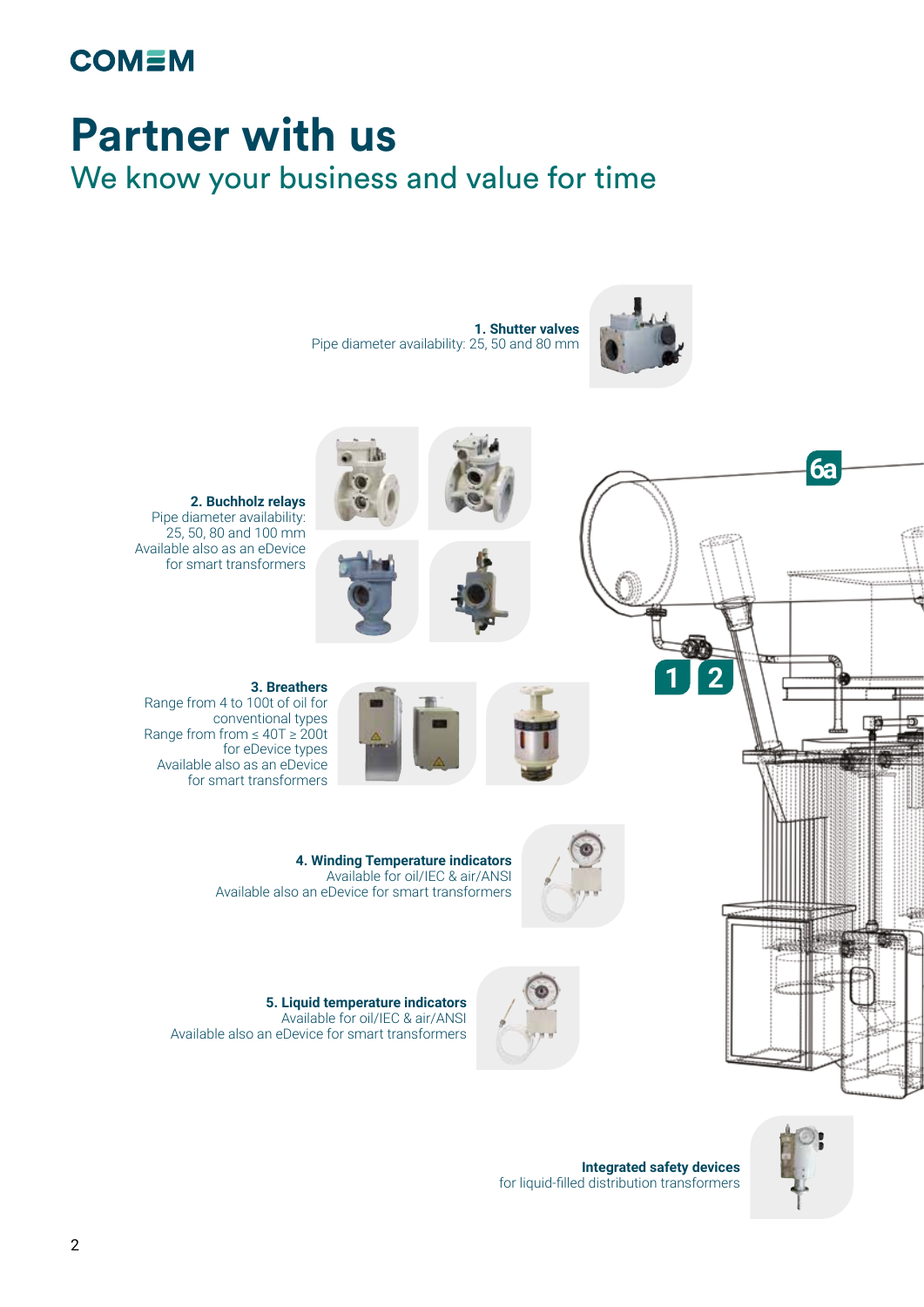

### **Contact us and get support with the product selection:** [info@it.comem.com](mailto:info%40it.comem.com%20?subject=) [customerservice@it.comem.com](mailto:customerservice%40it.comem.com?subject=)







#### **Epoxy resin bushings**

• Nominal voltage: 1 - 42 kV • Rated current: 250 – 2500A





**Temperature monitoring units** for dry-type transformers